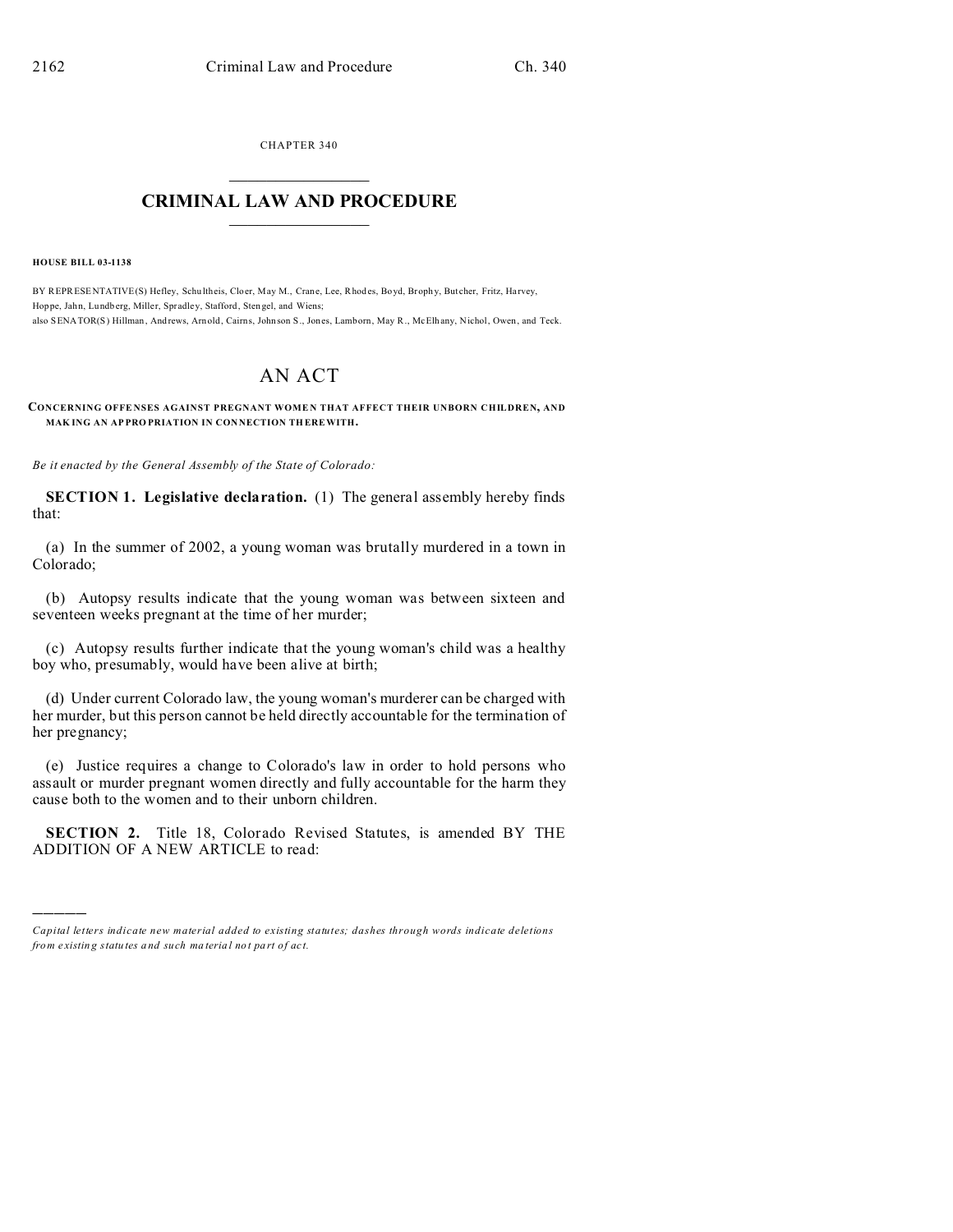## **ARTICLE 3.5 Unlawful Termination of Pregnancy**

**18-3.5-101. Unlawful termination of pregnancy.** (1) A PERSON COMMITS THE OFFENSE OF UNLAWFUL TERMINATION OF A PREGNANCY IF, WITH INTENT TO TERMINATE UNLAWFULLY THE PREGNANCY OF ANOTHER PERSON, THE PERSON UNLAWFULLY TERMINATES THE OTHER PERSON'S PREGNANCY.

(2) UNLAWFUL TERMINATION OF A PREGNANCY IS A CLASS 4 FELONY.

**18-3.5-102. Exclusions.** NOTHING IN THIS ARTICLE SHALL PERMIT THE PROSECUTION OF A PERSON FOR PROVIDING MEDICAL TREATMENT, INCLUDING BUT NOT LIMITED TO AN ABORTION, IN UTERO TREATMENT, OR TREATMENT RESULTING IN LIVE BIRTH, TO A PREGNANT WOMAN FOR WHICH THE CONSENT OF THE PREGNANT WOMAN, OR A PERSON AUTHORIZED BY LAW TO ACT ON HER BEHALF, HAS BEEN OBTAINED OR FOR WHICH CONSENT IS IMPLIED BY LAW.

**SECTION 3.** 18-1.3-401 (13) (a) (II) and (13) (a) (III), Colorado Revised Statutes, are amended to read:

**18-1.3-401. Felonies classified - presumptive penalties.** (13) (a) The court, if it sentences a defendant who is convicted of any one or more of the offenses specified in paragraph (b) of this subsection (13) to incarceration, shall sentence the defendant to a term of at least the midpoint, but not more than twice the maximum, of the presumptive range authorized for the punishment of the offense of which the defendant is convicted if the court makes the following findings on the record:

(II) The defendant knew or reasonably should have known that the victim of the offense was pregnant. and

(III) The underlying factual basis of the offense includes an act of domestic violence, as defined in section 18-6-800.3 (1).

**SECTION 4.** 18-1.3-501 (6) (b) and (6) (c), Colorado Revised Statutes, are amended to read:

**18-1.3-501. Misdemeanors classified - penalties.** (6) For a defendant who is convicted of assault in the third degree, as described in section 18-3-204, the court, in addition to any fine the court may impose, shall sentence the defendant to a term of imprisonment of at least six months, but not longer than the maximum sentence authorized for the offense, as specified in this section, which sentence shall not be suspended in whole or in part, if the court makes the following findings on the record:

(b) The defendant knew or should have known that the victim of the offense was pregnant. and

(c) The underlying factual basis of the offense includes an act of domestic violence, as defined in section 18-6-800.3 (1).

**SECTION 5.** 18-1.3-1201 (5), Colorado Revised Statutes, is amended BY THE ADDITION OF A NEW PARAGRAPH to read: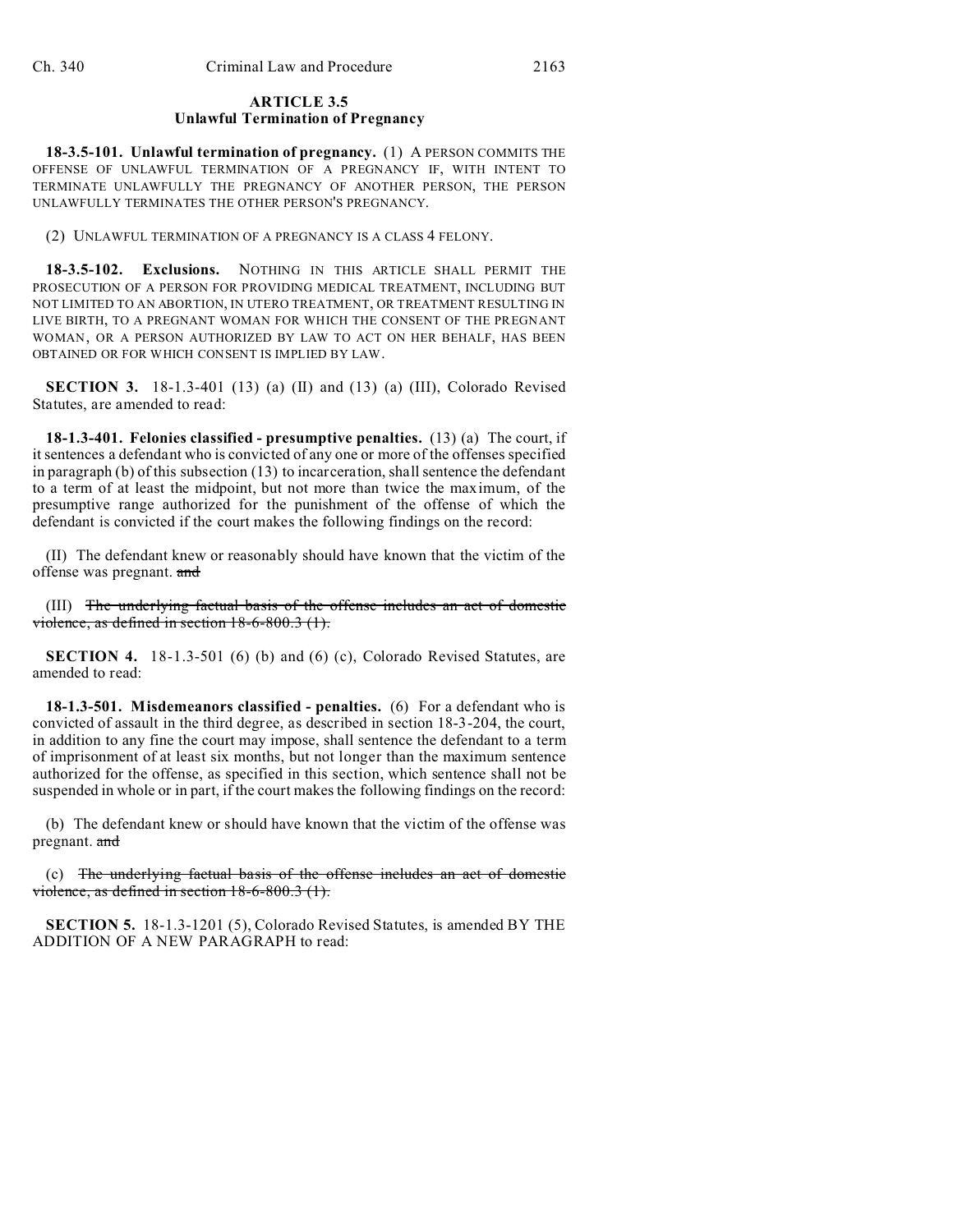**18-1.3-1201. Imposition of sentence in class 1 felonies - appellate review.** (5) For purposes of this section, aggravating factors shall be the following factors:

(q) THE VICTIM WAS A PREGNANT WOMAN, AND THE DEFENDANT INTENTIONALLY KILLED THE VICTIM, KNOWING SHE WAS PREGNANT.

**SECTION 6.** Part 1 of article 1 of title 17, Colorado Revised Statutes, is amended BY THE ADDITION OF A NEW SECTION to read:

**17-1-146. Appropriation to comply with section 2-2-703 - HB 03-1138.** (1) PURSUANT TO SECTION 2-2-703, C.R.S., THE FOLLOWING STATUTORY APPROPRIATIONS, OR SO MUCH THEREOF AS MAY BE NECESSARY, ARE MADE IN ORDER TO IMPLEMENT H.B. 03-1138, ENACTED AT THE FIRST REGULAR SESSION OF THE SIXTY-FOURTH GENERAL ASSEMBLY:

(a) FOR THE FISCAL YEAR BEGINNING JULY 1, 2005, IN ADDITION TO ANY OTHER APPROPRIATION, THERE IS HEREBY APPROPRIATED FROM THE CAPITAL CONSTRUCTION FUND CREATED IN SECTION 24-75-302, C.R.S., TO THE CORRECTIONS EXPANSION RESERVE FUND CREATED IN SECTION 17-1-116, THE SUM OF ONE HUNDRED THIRTY-EIGHT THOUSAND NINE HUNDRED THIRTY-FOUR DOLLARS (\$138,934).

(b) (I) FOR THE FISCAL YEAR BEGINNING JULY 1, 2006, IN ADDITION TO ANY OTHER APPROPRIATION, THERE IS HEREBY APPROPRIATED, FROM THE CAPITAL CONSTRUCTION FUND CREATED IN SECTION 24-75-302, C.R.S., TO THE CORRECTIONS EXPANSION RESERVE FUND CREATED IN SECTION 17-1-116, THE SUM OF ONE HUNDRED TWENTY-FIVE THOUSAND FORTY-ONE DOLLARS (\$125,041).

(II) FOR THE FISCAL YEAR BEGINNING JULY 1, 2006, IN ADDITION TO ANY OTHER APPROPRIATION, THERE IS HEREBY APPROPRIATED TO THE DEPARTMENT OF CORRECTIONS, OUT OF ANY MONEYS IN THE GENERAL FUND NOT OTHERWISE APPROPRIATED, THE SUM OF FIFTY-SIX THOUSAND FOUR HUNDRED THIRTY-SIX DOLLARS (\$56,436).

(c) FOR THE FISCAL YEAR BEGINNING JULY 1, 2007, IN ADDITION TO ANY OTHER APPROPRIATION, THERE IS HEREBY APPROPRIATED TO THE DEPARTMENT OF CORRECTIONS, OUT OF ANY MONEYS IN THE GENERAL FUND NOT OTHERWISE APPROPRIATED, THE SUM OF ONE HUNDRED SEVEN THOUSAND TWO HUNDRED TWENTY-EIGHT DOLLARS (\$107,228).

**SECTION 7.** 24-75-302 (2) (r) and (2) (s), Colorado Revised Statutes, are amended to read:

**24-75-302. Capital construction fund - capital assessment fees - calculation.** (2) As of July 1, 1988, and July 1 of each year thereafter through July 1, 2006, a sum as specified in this subsection (2) shall accrue to the capital construction fund. The state treasurer and the controller shall transfer such sum out of the general fund and into the capital construction fund as moneys become available in the general fund during the fiscal year beginning on said July 1. Transfers between funds pursuant to this subsection (2) shall not be deemed to be appropriations subject to the limitations of section 24-75-201.1. The amount which shall accrue pursuant to this subsection (2) shall be as follows: